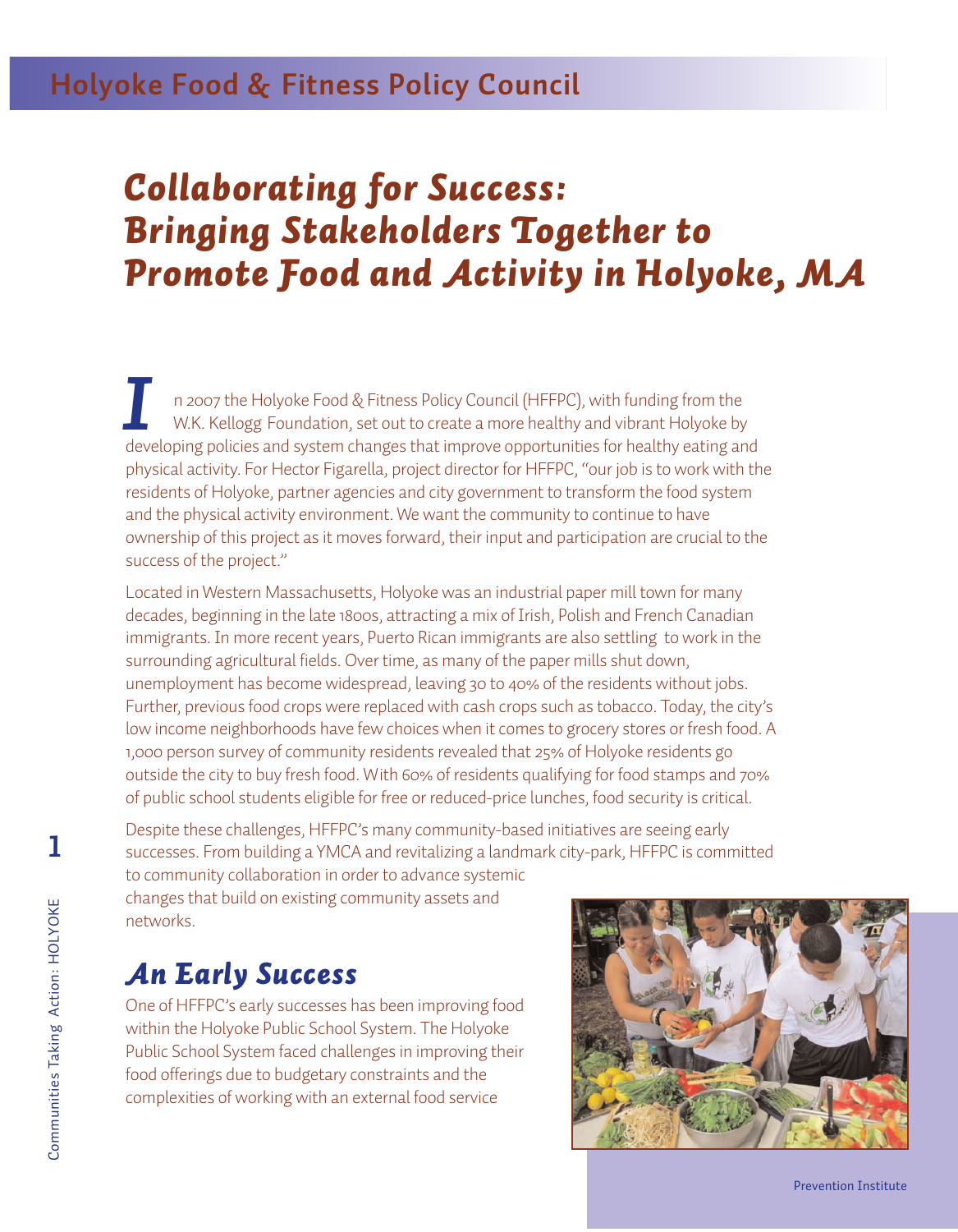provider. The food service provider was unable to purchase local food direct from the farm because there was no local purchasing preference language in the food service contract.

When the time came to rewrite the bid specifications for the new food service request for proposals (RFP), Holyoke Food & Fitness Policy Council advocated for 15% local food by volume to be included in the rewrite. HFFPC worked in collaboration with the school service director, Chris Avtges, who played a pivotal role in the success of this initiative and leveraged his network to have the School Committee approve the language change. Mr. Avtges introduced a salad bar to the school cafeteria at Dean Technical High School and changed their distributor to a certified farm vendor, Nuestras Raices, an incubator farm for residents, many of whom originally came to the Northeast as migrant farmworkers. As a result, schoolchildren are eating food grown by residents in the



*Members of the Community Leaders Council*

community. Today, the school food service provider has hired an executive chef to work with the food service staff on batch preparation of healthy food from scratch and using more fresh and local ingredients in the menus.

### *Overcoming Challenges*

As HFFPC has worked to advocate for improvements to underserved areas of the community, concerns over gentrification have come up among residents. One area of focus has been Liman Terrace, one of the oldest HOPE 6 housing complexes. Residents are skeptical of changes to the built environment and are concerned that redevelopment improvements could result in attracting more affluent residents to the neighborhood, pushing out long-time residents. Additionally, residents are accustomed to discussions about city wide planning but have not seen a lot of the ideas come to fruition and therefore some residents are hesitant to participate in the planning process. HFFPC has made sure to include community members and bring them to the table to ensure their priorities are part of the outcome and that they are heard. Community voice and resident leadership remain the utmost important outcome and a key piece of the HFFPC legacy.

### *What works*

**Bringing People Together.** "The beauty of food and fitness," as Laura Pillsbury, former HFFPC project director, describes it, "is that it provides a space for people who may not have traditionally come together to discuss their vision for the community and how to work together." These diverse stakeholders from around the community—including community residents and youth and those representing urban agriculture, city government, healthcare, and youth development—are now talking and this is how success has come about. At one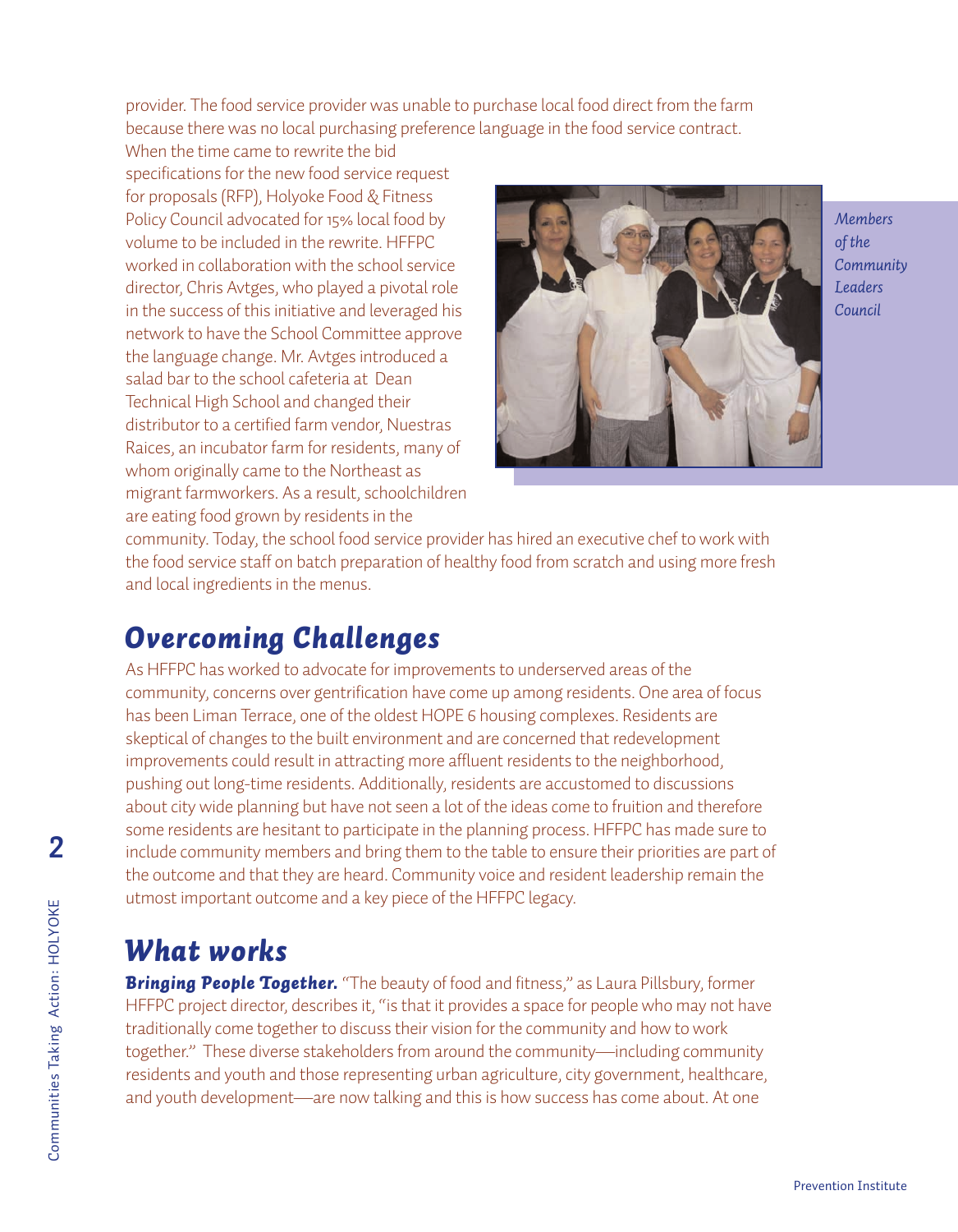HFFPC retreat, coalition members began to discuss a community park that was not well utilized. Members of the coalition who lived in the community viewed the park as a landmark and felt connected to the park because of its long history in the community. Community residents learned about new development plans for the park from the Parks and Recreation staff and decided to get involved in these development plans. Through the HFFPC, the residents gained access to attend the city's design meetings and became collaborators in the park improvement plan; ultimately resulting in the allocation of a \$1.2 million city bond to support park improvements.

The work of HFFPC has also cultivated new multi-sector partnerships. Places like the Health Center, Inc., the YMCA, and *Nuestras Raices* are now working together to determine the linkages between their work and how partnership can allow for a greater impact. "This new partnership encourages members to think about larger systems change and to step out of their silos," says Laura Pillsbury. Multi-sector partnership has allowed for ideas to become larger in scope and members to generate solutions that address multiple issues.

**Identifying Champions for Change.** In addition to the stakeholders who have eagerly come to the table to participate in HFFPC efforts, the coalition has sought out new collaborators and people who can help champion their efforts. One example of this is the school food service director who played a critical role in implementing changes to the school food program. When he was still new on the job, HFFPC members invited him to participate in a national conference where the coalition would be interacting with people from across the country engaged in improving local food systems. The school food service director met others doing this work and although he faced budget constraints and challenges left behind by his predecessor, he saw possibilities for change. He came back motivated to create change within the Holyoke school food system and has been an important collaborator in increasing access to healthy food within the school system.

**Youth as Advocates.** Youth have played an important role in the work of the coalition. From the beginning, it was important to the collaborative that they not just include youth in pieces of the process but that youth participate in a meaningful way and have an opportunity to demonstrate leadership. The structure of the

steering committee reflects how youth participation has been made a priority. The steering committee is comprised of four community residents, four agency members, and four youth. Each steering committee member receives an equal vote and they have helped to drive the initiative and shape its direction. Youth have also been engaged in the initiative and have been an important asset to the work of the policy council. The youth members played a big part in gathering data for the community survey of 1,000 residents and have created a widespread awareness in the community about the work of HFFPC and the importance of



*The mayor of Holyoke donated bikes from the police station for youth to fix up.*